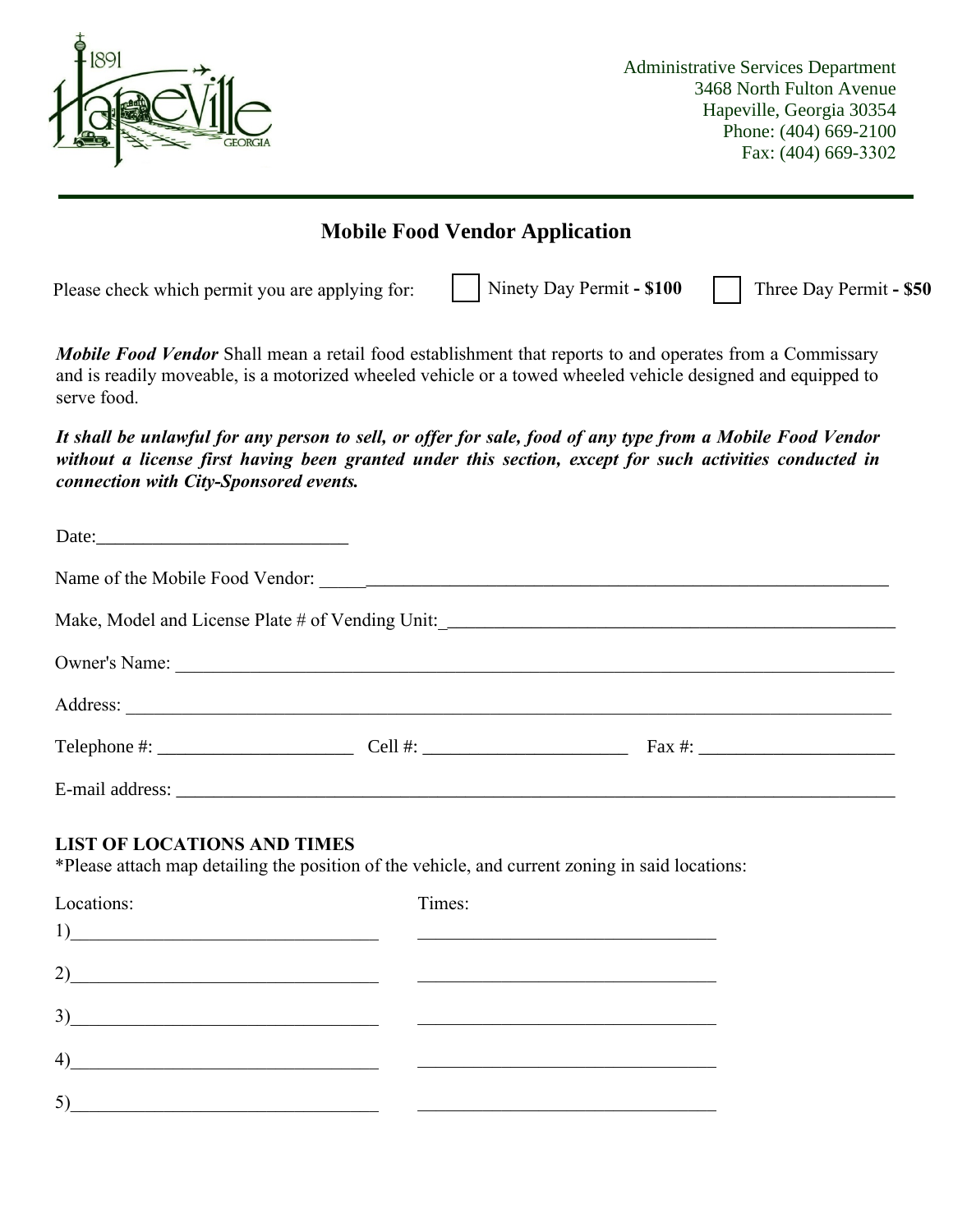## **CHECK PARKING OPTION BELOW:**

*Parking on Private Property* A Mobile Food Vendor shall not operate on any private property without the prior written consent of the owner. A Mobile Food Vendor shall not be allowed to park overnight on any private proerty without the prior written consent of the owner. Property owner(s) must sign below to indicate consent for the use of their property.

| 1)                                                                                                                                                                                                                                                                                                                                            |  |  |
|-----------------------------------------------------------------------------------------------------------------------------------------------------------------------------------------------------------------------------------------------------------------------------------------------------------------------------------------------|--|--|
| 2)                                                                                                                                                                                                                                                                                                                                            |  |  |
| $\begin{array}{c} 3) \end{array}$                                                                                                                                                                                                                                                                                                             |  |  |
| $\left(4\right)$ and $\left(4\right)$ and $\left(4\right)$ and $\left(4\right)$ and $\left(4\right)$ and $\left(4\right)$ and $\left(4\right)$ and $\left(4\right)$ and $\left(4\right)$ and $\left(4\right)$ and $\left(4\right)$ and $\left(4\right)$ and $\left(4\right)$ and $\left(4\right)$ and $\left(4\right)$ and $\left(4\right)$ a |  |  |
|                                                                                                                                                                                                                                                                                                                                               |  |  |

*Parking in Public Right-of-Way* A Mobile Food Vendor shall conduct business or operate in the public right-of-way, only if parking in the right-of-way is legally allowed and it does not impede the flow of traffic. A determination of traffic impediment shall be made by the City of Hapeville Police Department. Mobile Food Vendors must be located in a lot that can safely be accessible by patrons. Mobile Food Vendors cannot be parked on sidewalks. Parking on public, city-owned grass areas is permissible with prior approval from the City Manager at the time of application.

\*Request to park on public, city-owned grass area. YES NO

**Parking on City Owned Property** A Mobile Food Vendor may operate on City owned property, if; (1) the Mobile Food Vendor has received permission to do so from the City Manager; and (2) has indicated the appropriate City owned location, date, and times of use on the application. At no time shall a Mobile Food Vendor be allowed to park overnight on any City owned property.

## **REQUIRED DOCUMENTATION:**

1) Copy of approved food service permit from the Fulton County Health Department.

2) Proof of current liability insurance policy in the amount of \$1,000,000.00 protecting the Mobile Food

Vendor, the public and the City from all claims for damage to property and bodily injury, including death, which may arise from operation under or in connection with the permit. If the Mobile Food Vendor does not have insurance, the Mobile Food Vendor may be under the umbrella of an existing business with the business' permission to do so. Such arrangement documentation shall be attached to application.

3) An executed Release and Indemnification Agreement (provided by the City).

\*\*A waiver of the application fee may be requested if: 1) the event is a 501(c) non-profit event and proof is submitted; or 2) the event is a city-sponsored event as determined by the City Manager.

Applicant Signature: \_\_\_\_\_\_\_\_\_\_\_\_\_\_\_\_\_\_\_\_\_\_\_\_\_\_\_\_\_\_\_\_\_\_\_\_\_\_ Date: \_\_\_\_\_\_\_\_\_\_\_\_\_\_\_\_\_\_\_\_\_\_\_\_